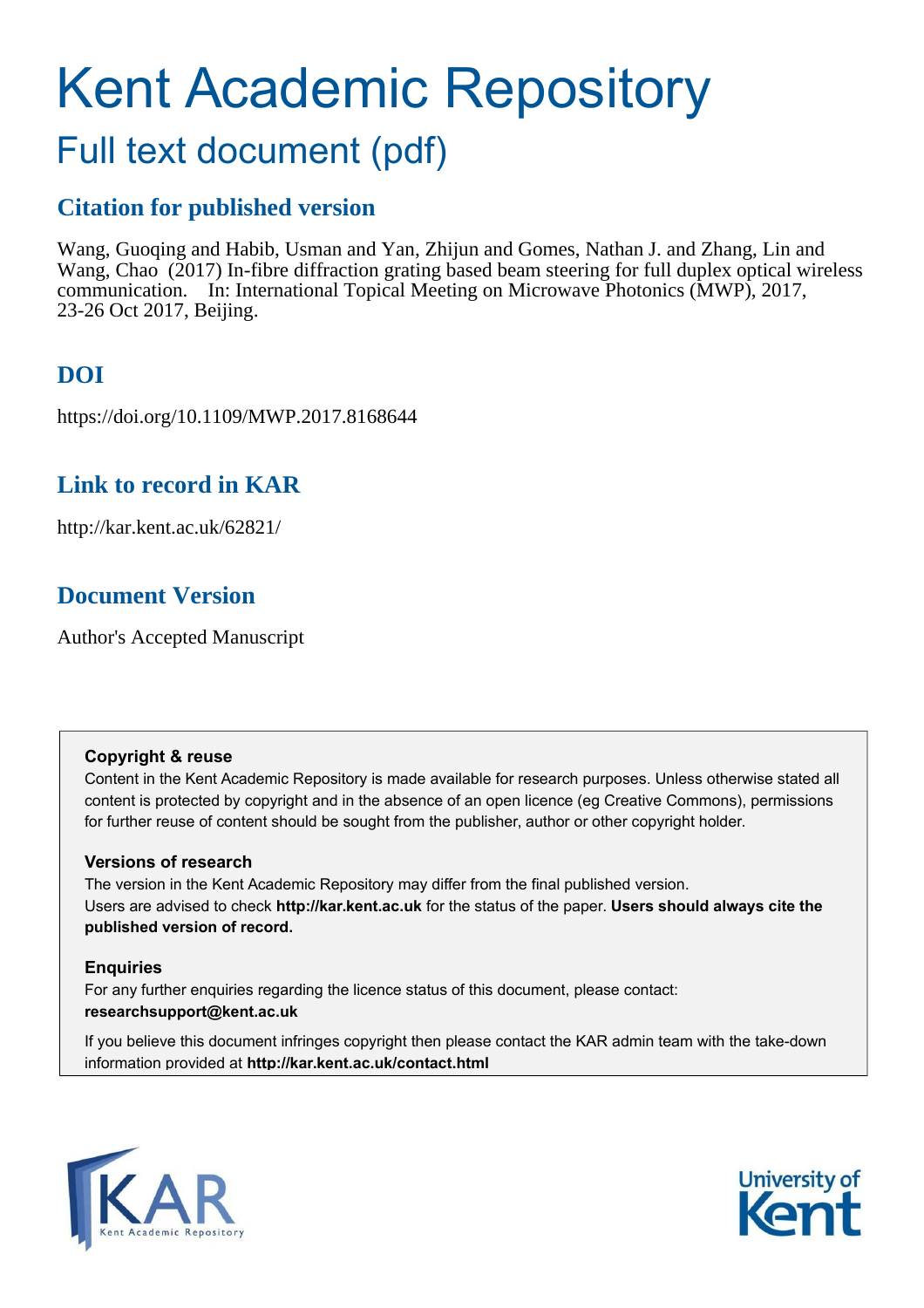# In-Fibre Diffraction Grating Based Beam Steering for Full Duplex Optical Wireless Communication

Guoqing Wang<sup>1</sup>, Usman Habib<sup>1</sup>, Zhijun Yan<sup>2,3</sup>, Nathan J. Gomes<sup>1</sup>, Lin Zhang<sup>3</sup>, and Chao Wang<sup>1\*</sup>

<sup>1</sup>School of Engineering and Digital Arts, University of Kent, Canterbury, United Kingdom CT2 7NT

<sup>2</sup>School of Optical and Electronic Information (SOEI), Next Generation Internet Access National Engineering Laboratory

(NGIAS), Huazhong University of Science and Technology, Wuhan, 430074, China

<sup>3</sup>Aston Institute of Photonic Technologies, Aston University, Birmingham, United Kingdom B4 7ET

\*e-mail: c.wang@kent.ac.uk

*Abstract*—A novel approach to achieve wavelength controlled **optical beam steering using a 45° tilted fiber grating (TFG) for full-duplex indoor optical wireless transmission is proposed and experimentally demonstrated for the first time. The 45° TFG functions as an in-fiber passive diffraction device for wavelength steered light emission and reception, which enables full-duplex optical wireless transmission. The unique advantages of using an in-fiber TFG device for beam steering include high diffraction efficiency, low cost, compactness and inherent compatibility with existing fiber links. In a proof-of-concept experiment, 1.4 m freespace full-duplex transmission has been demonstrated with data rate of 9.6 Gb/s per beam using 2.4 GHz bandwidth signals.** 

#### *Keywords—Beam steering, diffraction gratings, optical wireless communication, tilted fiber gratings*

#### I. INTRODUCTION

Nowadays drastically increasing numbers of wireless communication devices, such as smartphones, smartwatches, laptops, tablets and other wireless sensors connect in home area networks. There is a real demand for higher data transmission speed, a need to overcome radio spectrum congestion and to give the users better experience for easy internet access with unobstructed service. However, with the approaching 5G wireless networks, the available radio frequency (RF) bandwidth has nearly hit limit due to the increasing demanding of high speed wireless transmission applications [1].

 A substitute for conventional radio frequency wireless transmission is free-space optical wireless communication [2], which takes advantages of the huge bandwidth of optical carriers and mature transmission technology developed in long-haul optical fiber communications. Free-space optical wireless communication provides extremely wide bandwidth compared to RF spectrum, tens of thousands of times wider than conventional radio wireless communication [3]. In addition, free-space optical wireless communication lies in the unlicensed spectrum within a wide range of wavelength bands, thus permitting adequate room for spectrum sharing with low-cost. Other advantages of optical wireless communication include physically ensured security, anti-electromagnetic interference, low power consumption, spatial diversity and low cost deployment.

Visible light communication (VLC) is one of the commonly used solutions for free-space optical wireless communication. But its data rate is normally limited to hundreds of Mbps due to the limitation of low speed of modulation of the light emitting diodes (LED) used [4]. An alternative solution for optical wireless communication is to use infrared spectrum, with its unique benefits of wide bandwidth, high speed, easy access and low cost due to readily available fiber communication devices, such as infrared laser, optical fiber, photodetectors. In addition, infrared wireless communication offers higher link power budget due to the relaxed eye-safety regulations in this wavelength band.

In infrared wireless communication systems, a beam steering device is a key element to scan the laser beam for large area coverage. Several attempts are made to meet the need of beam steering applications. Conventionally, mechanical beam steering solutions have attracted great attention and were extensively studied due to their merits of high resolution and relatively large steering angle [5, 6]. However, they suffer from the difficulties of relatively low steering speed and bulky size. Therefore, to facilitate practical deployment of in-door infrared wireless communication systems, a fast beam-steering device with compact size is of high demand. To tackle these challenges, various proposals for mechanical-free beam steering have been presented, such as the use of diffraction gratings [7], polymer polarization grating [8], photonic crystal laser [9], and optical phased array [10]. Most recently, we have demonstrated an allfiber wavelength-tuning-based passive optical beam steering approach [11]. A 45° tilted fiber grating (TFG) was employed as a highly efficient, low cost and compact in-fiber diffractive device for wavelength controlled beam steering in indoor optical wireless transmission. The TFG-based solution offers inherent compatibility with existing fiber links and eliminates the significant coupling loss between fibers and free-space diffraction gratings. However, only downlink wireless transmission from the access point to the remote users was demonstrated.

In this work, we investigate and demonstrate, for the first time, a full-duplex bidirectional in-door infrared wireless transmission system using a 45° TFG for laser beam steering. Beam steering for full-duplex transmission is made possible due to the fact that the tilted grating structure in the TFG allows it to function as a light receiver as well. It has the advantage of low cost, high diffraction efficiency, and stable and simple beam steering in full-duplex bidirectional indoor optical wireless communication system. TFG's capability of light collection in

This work was supported in part by the EU H2020 RAPID Project under grant 643297 and in part by the EU FP7 Marie-Curie Career Integration Grant under grant 631883.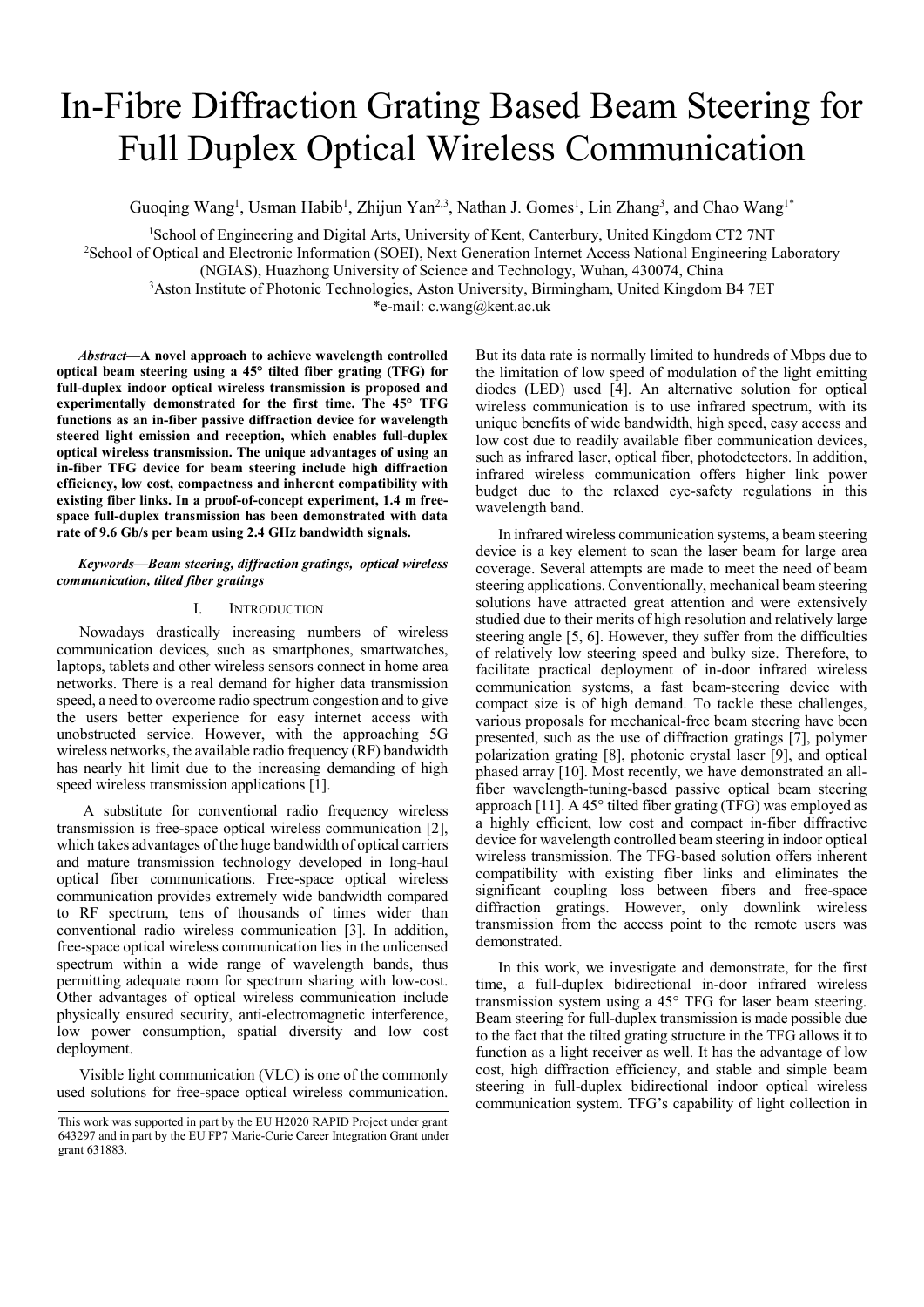uplink transmission has been verified. We also carried out a proof-of-concept experiment where full-duplex bidirectional optical wireless transmission within 1.4 m has been demonstrated with an aggregate data rate of 9.6 Gb/s per infrared beam using orthogonal frequency-division multiplexing (OFDM) intensity modulation.

#### II. PRICIPLE OF 45° TILTED FIBER GRATING

Compared to a normal fiber Bragg grating, a TFG's grating structure has a tilted angle with respect to the fiber axis, which endows it with unique optical properties. For example, commonly used TFGs have a small tilted angle (less than 9°), where the transmitted light in the fiber core region will be coupled into both backward-propagating core mode and contrapropagating cladding modes, resulting in multiple resonances at the transmission spectrum. This feature makes small-angle TFGs a good candidate for sensing application [12]. On the other hand, for a 45° TFG, the forward propagating light is coupled from core mode into radiation modes owing to its largely tilted facet angle, leading to direct lateral diffraction into free space. Following its original application as an in-line fiber polarizer [13], the 45° TFG has found rich application in various fields [14], such as optical spectrum analysis [15], spectrally-encoded optical imaging [16, 17], and optical beam steering [11].



Fig. 1: The structure of a 45° TFG and its application for passive beam steering.

In our proposed full-duplex optical wireless transmission system, the 45° TFG serves as an in-fiber diffraction grating for wavelength-controlled laser beam steering. At the same time, the 45° TFG also collects uplink light signal from remote users. The structure of a 45° TFG is shown in Fig. 1. When the broadband incident light propagates through the 45° TFG, light with different wavelengths is laterally diffracted into free space with different angles. The tiled angle of 45° is particularly selected as it ensures a maximum angular dispersion for a given wavelength [15], thus guaranteeing a stronger wavelength-to-angle mapping for beam steering. The angular dispersion of 45° a TFG is given by  $[15]$ 

$$
D = \frac{d\theta(\lambda)}{d\lambda} = \frac{1}{\lambda}
$$
 (1)

where  $\lambda$  is the wavelength of incident light and  $\theta$  is the angle of wavelength-dependent lateral diffraction. In our case, when  $λ$  is selected as 1550 nm, the theoretical angular dispersion value for a 45° TFG is 0.037°/nm according to Eq. (1). Considering the refraction at the interface between fiber cladding and air when the light is emitted into air, the off-fiber angular dispersion is 0.054°/nm. This makes the 45° TFG a good candidate for wavelength-controlled infrared laser beam steering.



Fig. 2: Measured off-fiber angular dispersion of the 45° TFG across wavelength range between 1530 and 1570 nm.

#### III. EXPERIMENT AND RESULTS

A 24 mm long 45° TFG was fabricated for this experiment using the standard UV-light imprinting and phase mask technique. The phase mask is tilted at an angle of 33.7° with respect to the fiber axis to form the required 45° slanted grating fringes. Basic performance of the fabricated 45° TFG was tested first. The measured off-fiber beam divergence angle with respect to fiber axis across a wide wavelength range from 1530 to 1570 nm is shown in Fig. 2. The angular dispersion is estimated to be 0.053°/nm, which shows a good agreement between the experimental and theoretical values.

Light scattering from the 45° TFG is strongly polarization dependent. Only an s-polarized light beam can be emitted from the fiber core. By properly controlling the polarization of incident light, a high diffraction efficiency (>93%) is achieved. In addition, free-space link loss between input of TFG and out of receiving fiber collimator has been measured. At a selected wavelength of 1540 nm, the measured free-space loss for downlink transmission is 7.3 dB, which is 6 dB less than that of the normal diffraction grating based beam steering system [3]. Uplink transmission is also tested by launching laser beam from the remote user and measuring the collected at the output of TFG. Uplink free-space loss is measured to be 7.8 dB.

Fig. 3 shows the diagram of duplex bidirectional free-space indoor wireless communication system using the 45° TFG as infiber beam steering device. A wideband orthogonal frequencydivision multiplexing (OFDM) signal with 2.4 GHz bandwidth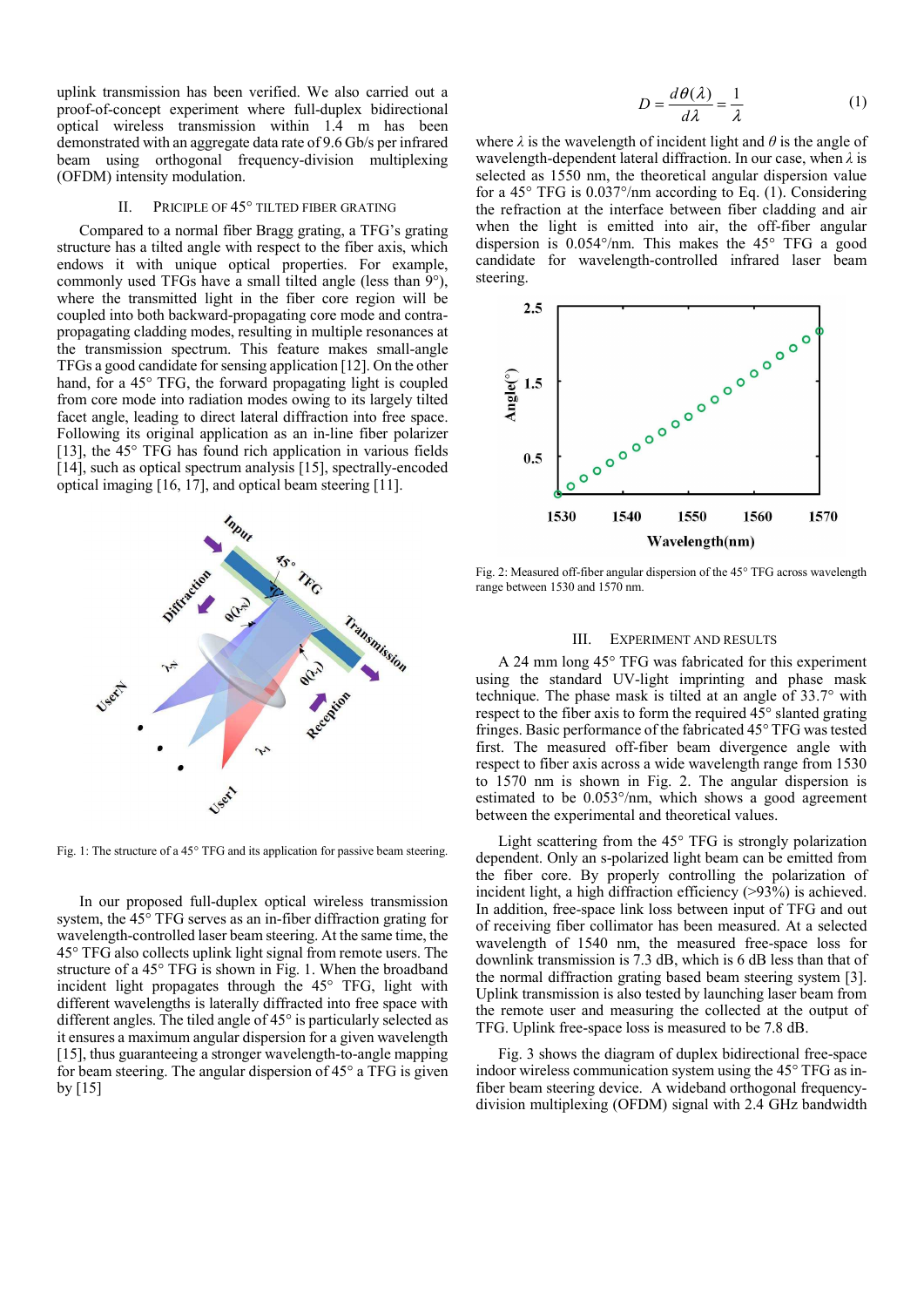

Fig. 3. Schematic of 45° TFG based beam steering system for full-duplex bidirectional indoor optical wireless communication. TL: Tunable Laser; PC: Polarization Controller; MZM: Mach-Zehnder Modulator; RFSG: Radio Frequency Signal Generator; RFA: Radio Frequency Amplifier; EDFA: Erbium Doped Fiber Amplifier; CIR: Circulator; 45° TFG: 45° Tilted Fiber Grating; OSC: Oscilloscope; PD: photodetector.

and 16-quadrature amplitude modulation (16-QAM) encoded data stream at 9.6 Gb/s is generated on a 2 GHz radio frequency carrier using a radio frequency signal generator (RFSG, Tektronix 7122C) with a sampling rate of 12 GS/s. After amplification by a radio frequency amplifier (RFA), the 16- QAM OFDM signal modulates the optical carrier using a Mach-Zehnder modulator (MZM), which is biased at quadrature point. Scanning of optical wavelength is achieved by using a tunable laser (TL) source. An optical fiber polarization controller (PC) is used to ensure s-polarization for the incident light into the  $45^\circ$ TFG, which guarantees the maximum diffraction efficiency. The 45° TFG diffracts light of different wavelength into different directions thanks to its angular dispersion. Optical beam steering is done by tuning the wavelength of the optical carrier. In this proof-of-concept experiment, an optical wavelength of 1540 nm is selected to serve one remote user.



Fig. 4: Constellation of received 16-QAM OFDM signal for (a) uplink channel with 9.6% EVM and (b) downlink channel with 9.2% EVM. The optical wavelength is 1540 nm and the received optical power is -2 dBm.

A lens set is employed to collimate and shrink the beam size. After 1.4 m in-door free space transmission, the laser beam is received by a remote user where a fiber collimator with numerical aperture (NA) of 0.3 is used to collect the transmitted light for the specific user. An optical circulator is used in both

the access point and remote user site to allow full-duplex operation. The received light is detected by photo-detectors (PDs) with 3 GHz analog bandwidth at the access point and the user. The recovered RF signal is amplified by a second RFA and sampled by a 100 GS/s real-time oscilloscope (OSC, Tektronix DPO72304DX). Received data is analysed using MATLAB for off-line digital data processing.



Fig. 5: The EVM performance of downlink and uplink channels with the wavelength of 1540 nm with received optical power from -7 to 0 dBm.

The constellations of received 16-QAM OFDM signals for uplink channel and downlink channel are shown in Figs. 4(a) and (b), respectively. Here the received optical power is -2 dBm. The error vector magnitude (EVM) of uplink and downlink channels are estimated as 9.6 % and 9.2 % EVM.

Performance of our full-duplex bidirectional optical wireless transmission system is further evaluated. EVM results of both uplink and downlink channels for the received optical power